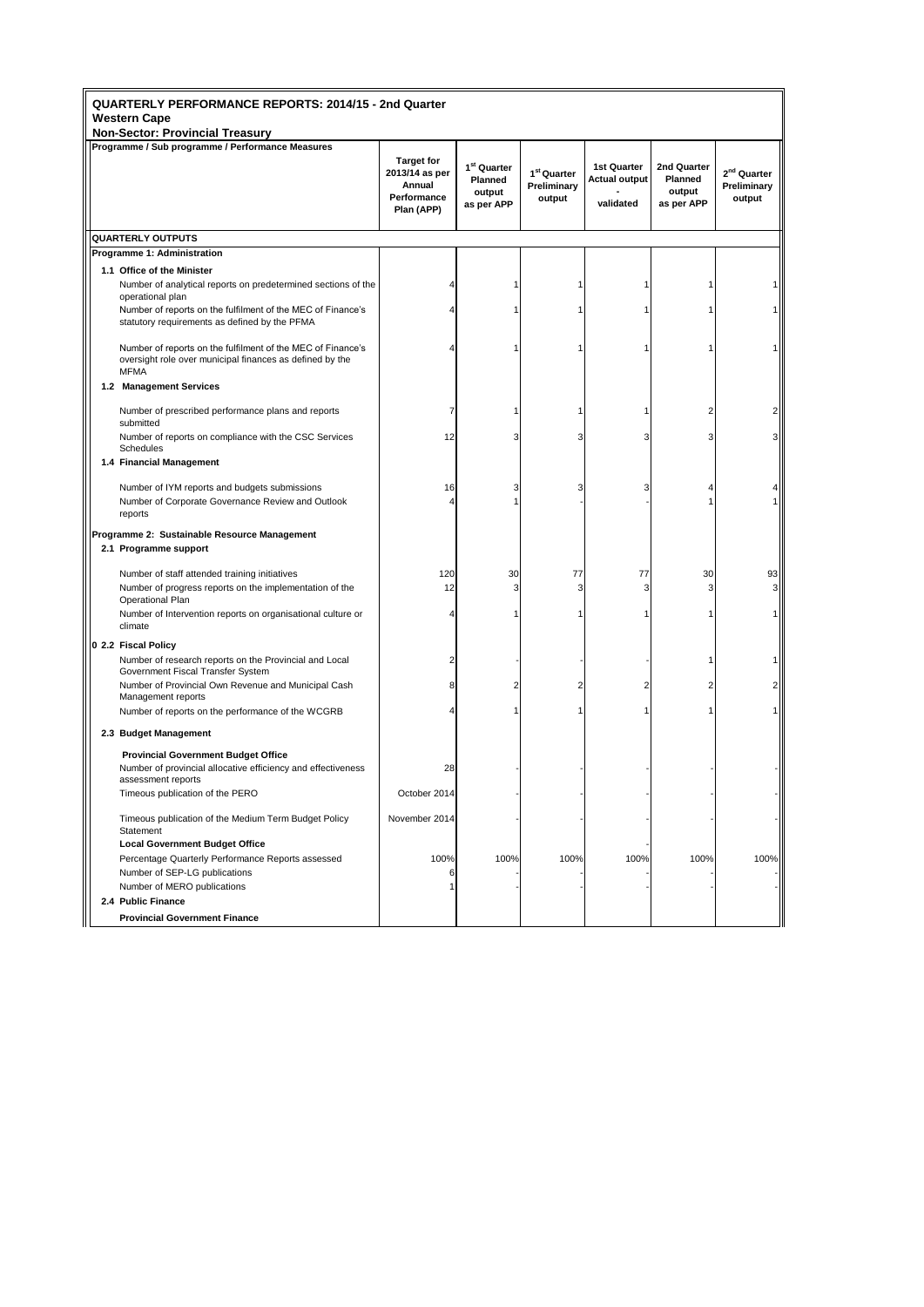| Programme / Sub programme / Performance Measures |     |                                                                                                                                             |                                                                            |                                                            |                                                  |                                                         |                                                |                                           |
|--------------------------------------------------|-----|---------------------------------------------------------------------------------------------------------------------------------------------|----------------------------------------------------------------------------|------------------------------------------------------------|--------------------------------------------------|---------------------------------------------------------|------------------------------------------------|-------------------------------------------|
|                                                  |     |                                                                                                                                             | <b>Target for</b><br>2013/14 as per<br>Annual<br>Performance<br>Plan (APP) | 1 <sup>st</sup> Quarter<br>Planned<br>output<br>as per APP | 1 <sup>st</sup> Quarter<br>Preliminary<br>output | <b>1st Quarter</b><br><b>Actual output</b><br>validated | 2nd Quarter<br>Planned<br>output<br>as per APP | $2^{nd}$ Quarter<br>Preliminary<br>output |
|                                                  |     | Number of provincial budget efficiency and credibility                                                                                      | 28                                                                         |                                                            |                                                  |                                                         |                                                |                                           |
|                                                  |     | assessment reports                                                                                                                          |                                                                            |                                                            |                                                  |                                                         |                                                |                                           |
|                                                  |     | Timeous tabling of Adjusted Estimates of Provincial<br>Expenditure                                                                          | November 2014                                                              |                                                            |                                                  |                                                         |                                                |                                           |
|                                                  |     | Number of quarterly reports on the implementation of the<br>budget to Cabinet and Parliament                                                |                                                                            |                                                            | 1                                                |                                                         |                                                |                                           |
|                                                  |     | Local Government Finance (Groups 1 and 2)                                                                                                   |                                                                            |                                                            |                                                  |                                                         |                                                |                                           |
|                                                  |     | Number of monthly IYM assessment reports on the<br>implementation of the municipal budget                                                   | 372                                                                        | 93                                                         | 93                                               | 93                                                      | 93                                             | 93                                        |
|                                                  |     | Number of reports on MFMA implementation                                                                                                    |                                                                            | 1                                                          |                                                  | 1                                                       |                                                | 1                                         |
|                                                  |     | Infrastructure                                                                                                                              |                                                                            |                                                            |                                                  |                                                         |                                                |                                           |
|                                                  |     | Number of U-AMPs/C-AMPs assessed                                                                                                            | 28                                                                         |                                                            |                                                  |                                                         | 14                                             | 14                                        |
|                                                  |     | Number of Infrastructure expenditure reports assessed                                                                                       | 16                                                                         |                                                            |                                                  | 18                                                      | 4                                              | 18                                        |
|                                                  |     | Number of infrastructure project delivery assessments                                                                                       | 10                                                                         |                                                            |                                                  |                                                         | 5                                              | 5                                         |
|                                                  |     | <b>Business Information and Data Management</b>                                                                                             |                                                                            |                                                            |                                                  |                                                         |                                                |                                           |
|                                                  |     | Number of datasets managed                                                                                                                  |                                                                            |                                                            |                                                  | 4                                                       |                                                |                                           |
|                                                  |     | Number of budget process plans managed<br>Timeous submission of the approved ICT plan                                                       | 3<br>Feb 2015                                                              |                                                            |                                                  |                                                         |                                                | August 2014                               |
|                                                  |     |                                                                                                                                             |                                                                            |                                                            |                                                  |                                                         |                                                |                                           |
|                                                  |     | <b>Transversal Projects</b>                                                                                                                 |                                                                            |                                                            |                                                  |                                                         |                                                |                                           |
|                                                  |     | Number of strategic projects/programmes assessments                                                                                         |                                                                            |                                                            |                                                  |                                                         |                                                |                                           |
|                                                  |     | Programme 3: Asset Management                                                                                                               |                                                                            |                                                            |                                                  |                                                         |                                                |                                           |
|                                                  |     | 3.1 Programme Support                                                                                                                       |                                                                            |                                                            |                                                  |                                                         |                                                |                                           |
|                                                  |     | Number of staff attended training initiatives                                                                                               | 70<br>12                                                                   | 15<br>3                                                    | 12                                               | 12<br>3                                                 | 20<br>3                                        | 19<br>3                                   |
|                                                  |     | Number of progress reports on the implementation of the<br>Operational Plan<br>Number of Interventions reports on organisational culture or |                                                                            |                                                            | 3                                                |                                                         |                                                | 1                                         |
|                                                  |     | climate<br>3.2 Supply Chain Management                                                                                                      |                                                                            |                                                            |                                                  |                                                         |                                                |                                           |
|                                                  |     | Supply Chain Management: Provincial Government                                                                                              |                                                                            |                                                            |                                                  |                                                         |                                                |                                           |
|                                                  |     | Number of departments assisted with the implementation of<br>the Accounting Officer System                                                  | 13                                                                         | $\overline{2}$                                             | 2                                                | $\overline{2}$                                          | 3                                              | 13                                        |
|                                                  |     | Number of SCM assessment reports                                                                                                            | 13                                                                         | 3                                                          | 3                                                | 3                                                       | 4                                              |                                           |
|                                                  |     | Number of business cases for strategic sourcing                                                                                             | 3                                                                          |                                                            |                                                  |                                                         | $\overline{2}$                                 |                                           |
|                                                  |     | Number of supplier engagement sessions held to develop and<br>educate suppliers                                                             |                                                                            |                                                            |                                                  |                                                         | $\mathbf{1}$                                   | 9                                         |
|                                                  |     | Supply Chain Management: Local Government                                                                                                   |                                                                            |                                                            |                                                  |                                                         |                                                |                                           |
|                                                  |     | Number of municipal SCM and MAM Virtuous Cycle<br>assessment reports                                                                        | 20                                                                         | 7                                                          | 6                                                | 6                                                       | 5                                              | 5                                         |
|                                                  |     | Number of municipalities assisted with construction<br>procurement planning                                                                 | 3                                                                          |                                                            |                                                  |                                                         |                                                |                                           |
|                                                  |     | Number of structured municipal training interventions                                                                                       | 8                                                                          |                                                            |                                                  |                                                         | 3                                              | 5                                         |
|                                                  | 3.4 | <b>Supporting and Interlinked Financial Systems</b>                                                                                         |                                                                            |                                                            |                                                  |                                                         |                                                |                                           |
|                                                  |     | Number of institutions provided with an effective user account<br>management service                                                        | 118                                                                        | 118                                                        | 118                                              | 118                                                     | 118                                            | 118                                       |
|                                                  |     | Number of new departments where the biometric access<br>solution is implemented                                                             | 3                                                                          |                                                            |                                                  |                                                         |                                                |                                           |
|                                                  |     | Number of new sites to which LOGIS have been rolled out                                                                                     | 5                                                                          |                                                            |                                                  |                                                         |                                                |                                           |
|                                                  | O   | Number of votes where the Integrated Procurement Solution<br>(IPS) is implemented                                                           | 14                                                                         |                                                            | 9                                                | 9                                                       |                                                | 2                                         |
|                                                  |     | Programme 4: Financial Governance                                                                                                           |                                                                            |                                                            |                                                  |                                                         |                                                |                                           |
|                                                  |     | 4.1 Programme Support                                                                                                                       |                                                                            |                                                            |                                                  |                                                         |                                                |                                           |
|                                                  |     | Number of staff attended training initiatives                                                                                               | 54                                                                         | 12                                                         | 26                                               | 26                                                      | 15                                             | 36                                        |